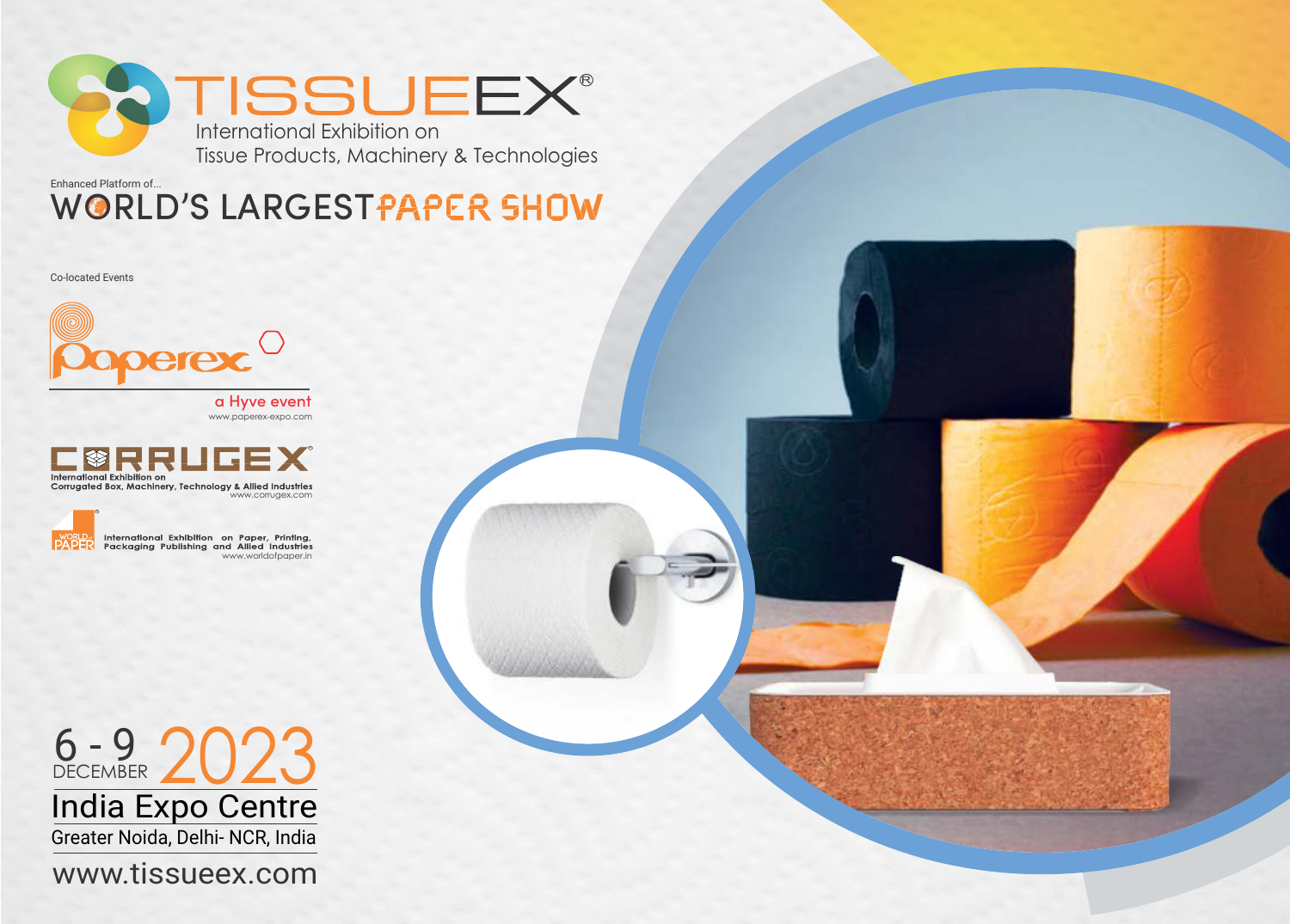## About **INDUSTRY**

The tissue paper industry is emerging as a new sub segment within the specialty paper market. It is at a very nascent stage but is expected to grow quickly with the population's increasing affluence, education, and higher and more disposable income levels in India. The tissue paper industry high growth potential has propelled its migration from small scale Industry to a fully grown organised industry sector in India. Some of the big companies in the paper industry are moving into the tissue paper production in India. Asia Pacific region is projected to retain its dominance over the forecast period (2018–2025), owing to increasing demand for tissue products from economies such as China and India. This is attributed to increasing in manufacturing capacity of tissue products by various market players in this region.

## **India Tissue Paper Market – Key Growth Driving Forces**

- Revenue in the Tissue & Hygiene Paper market amounts to US\$29,774m in 2020. The market is expected to grow annually by 4.2% (CAGR 2020-2023)
- The market's largest segment is the segment Household Paper with a market volume ofUS\$8,680m in 2024
- Hygiene is an important element in India's growth. And in view of this, many components now form a significant part in maintaining hygiene
- One major reason for its growth has been that the textile industry was fairly more expensive than the low-cost paper that is used in tissue making. Further, tissues also make use of recycled paper which is a great ecological step



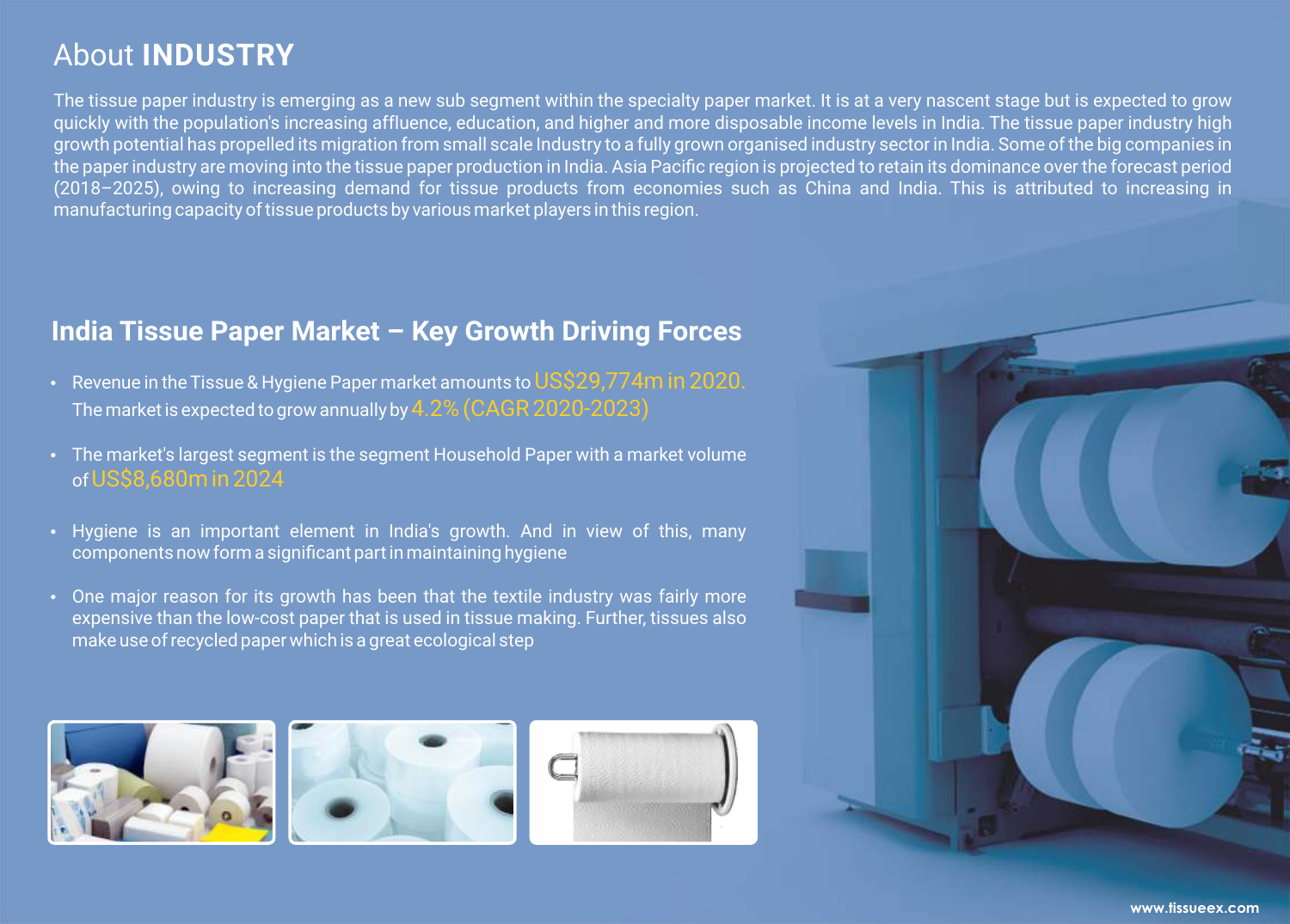## About **Tissueex**

To meet the future demand of Tissue Paper in India, the industry needs raw material, advanced technology, latest machinery and a unified business platform to connect with global market. Against this backdrop over the years TISSUEEX & PAPEREX events have become said trusted business platform in India. Tissueex aims to be the international business platform on tissue paper and the allied industry.

Tissueex will attract key tissue industry professionals, tissue makers, converters and suppliers offering a unique opportunity for companies to stay ahead of the competition and meet face to face to discuss the needs for their current and upcoming projects. Tissueex provides a unique platform for the vendor and suppliers markets to position their technology, equipment, products and services in context of the continuity and regulatory issues that are driving sales today.

# Growth **Drives**



**As an exhibitor at Tissueex you have the opportunity to showcase your products and technology to a broad audience of tissue industry professionals from India and aboard!**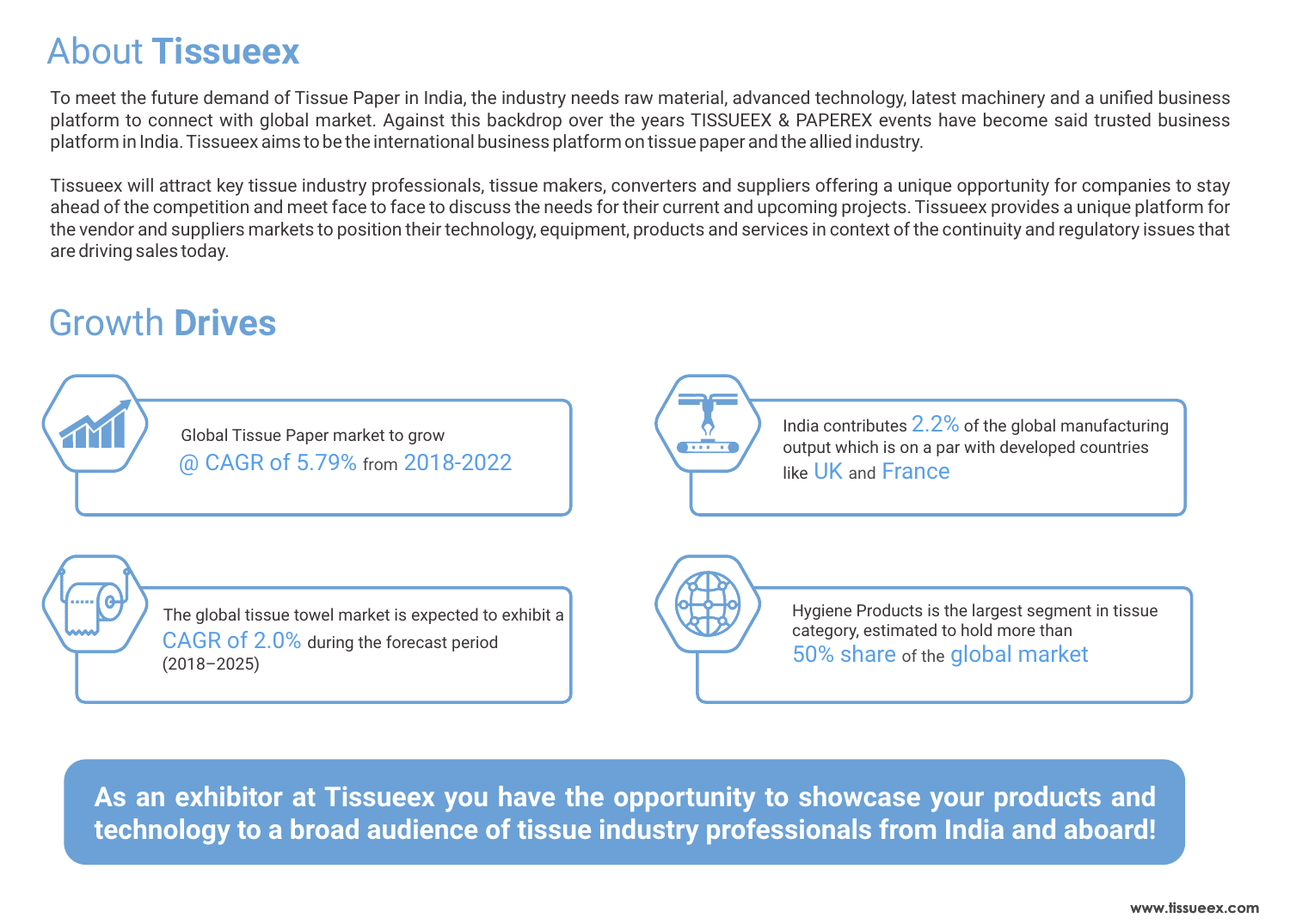## **Exhibitor Profile**

- Tissue Making Machinery & **Technology**
- Converting Machinery & Equipments
- Packaging Machinery & Material
- Automation
- Chemicals
- Converting Supplies
- Dispenser Systems
- Drying
- Dust Control
- Engineering Services
- Environmental
- Finished Products
- Jumbo Rolls
- Knives & Blades

## **Visitor Profile**

- Tissue Manufacturers
- Distributor, Traders & Retailers
- Plant Engineer & Manager
- Production Manager
- Research & Development
- New Investor
- Financial Services
- Agents
- Application Manager
- Commercial Director
- Environmental Engineers
- Maintenance Managers
- Mill Owners
- Process Engineers
- Product Development Manager
- Production Supervisors
- Project Manager
- Retailers







**Live**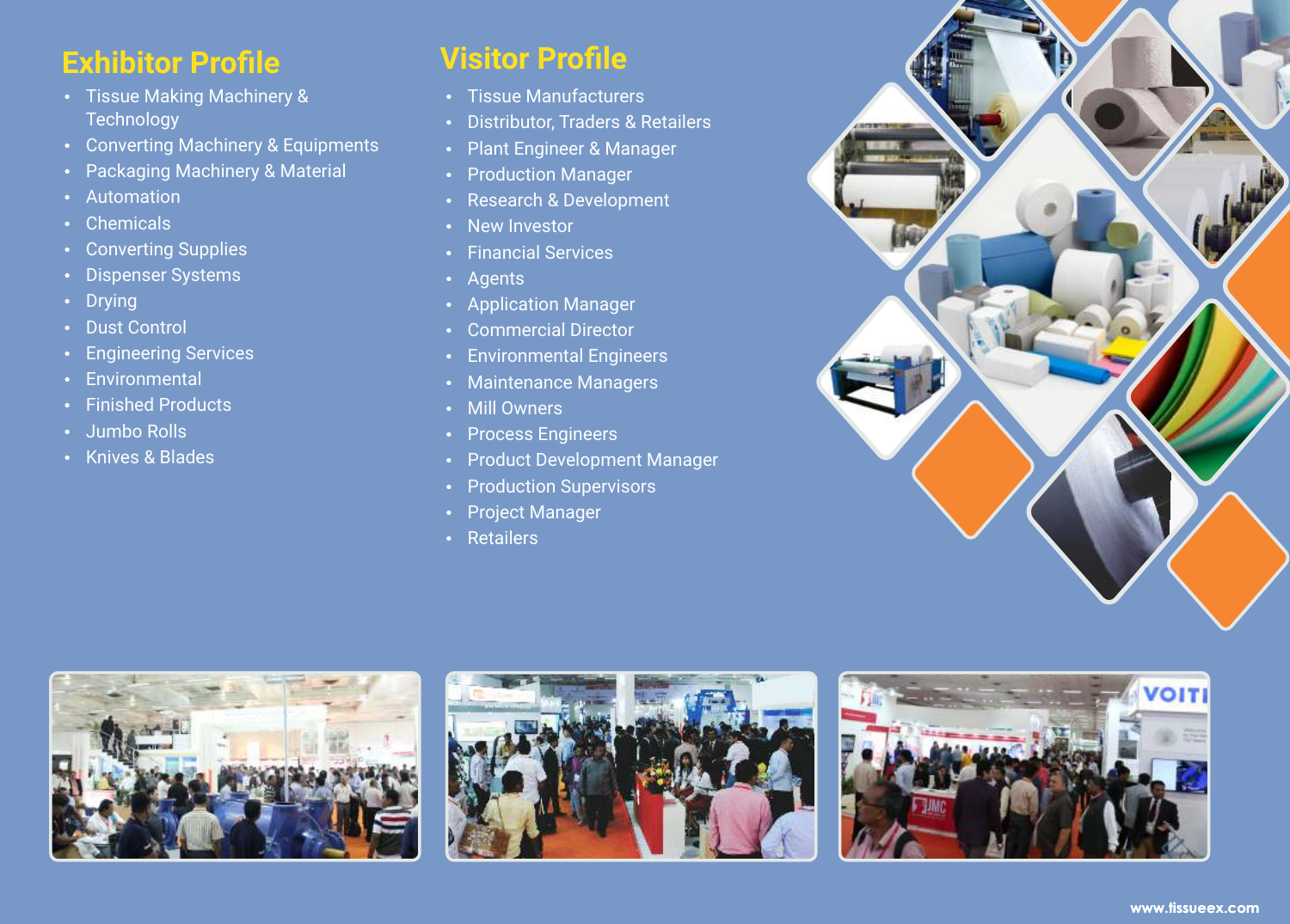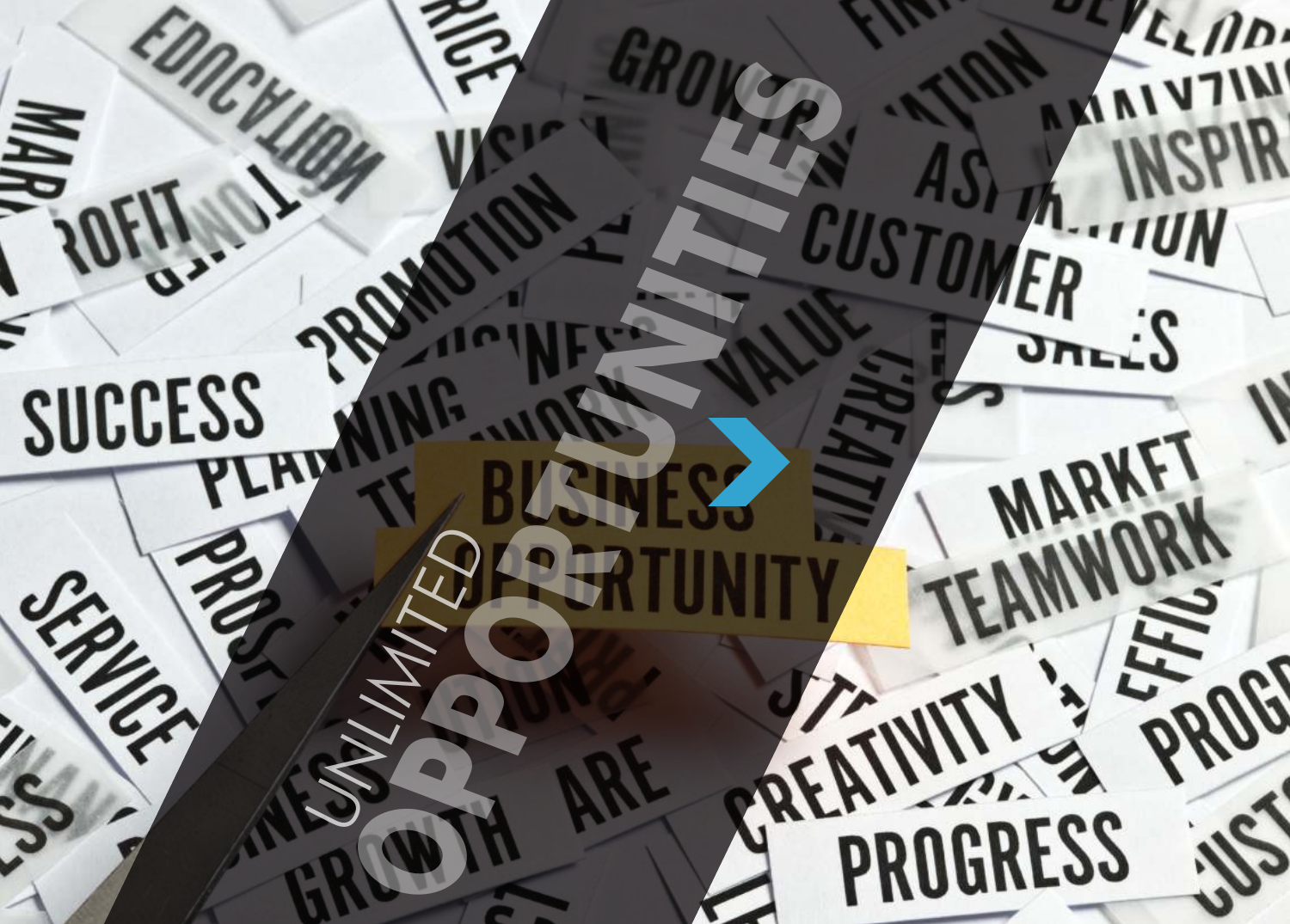## Unlimited **Opportunities**

# for EXHIBITOR  $($

#### **Some good reasons for you to be a part of the world's largest paper show:**

- To absorb and transfer latest global technology
- Have face-to-face interaction with industry players at one place
- To find new source of raw materials and market of finished products
- Identify alternate suppliers of machinery, equipments & spares
- Identify source of investments & funding
- Negotiate with overseas companies to establish a manufacturing base in India
- To fulfill requirement of professionals & skilled manpower
- $\cdot$  Identify new export destination as well as network in India
- Brand building among industry & end users
- A platform to launch or display new products
- Expand your Industry network
- Help in achieving your business objectives
- Educate and inspire your workforce
- Explore new business and investment opportunities for you